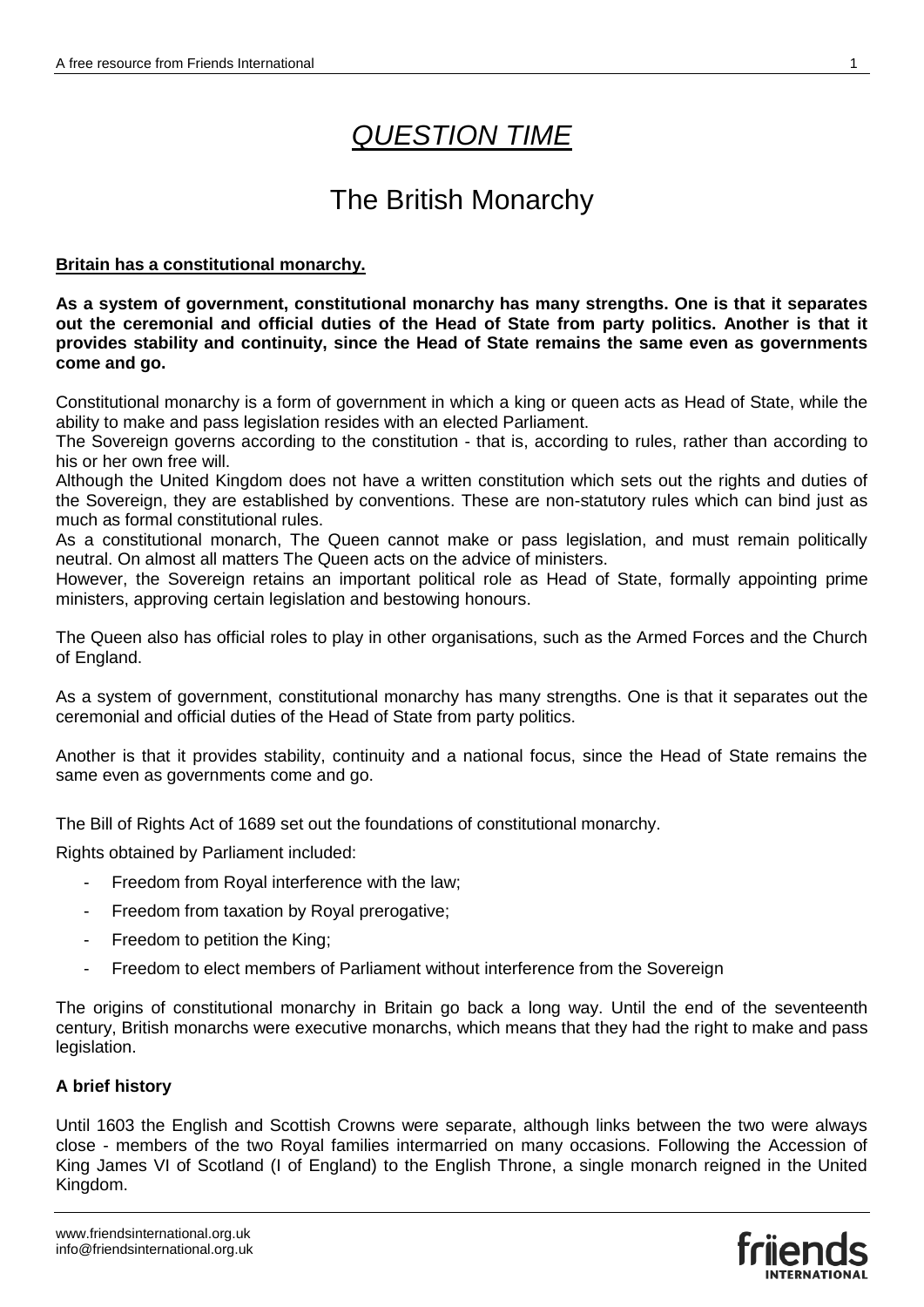The last four hundred years have seen many changes in the nature of the Monarchy in the United Kingdom. From the end of the 17th century, monarchs lost executive power and they increasingly became subject to Parliament, resulting in today's constitutional Monarchy.

Particular groups of monarchs were known by their family title or background and are often referred to as the House of …….. e.g. House of Wessex; House of Tudor; House of Stuart; House of Windsor.

#### **The House of Tudor**

The five sovereigns of the Tudor dynasty are among the most well-known figures in Royal history (Henry VII 1485-1509; Henry VIII 1509-1547; Edward VI 1547-1553; Mary I 1553-1558; Elizabeth I 1558 – 1603). Of Welsh origin, Henry VII succeeded in ending the Wars of the Roses between the houses of Lancaster and York to found the highly successful Tudor house. Henry VII, his son Henry VIII and his three children Edward VI, Mary I and Elizabeth I ruled for 118 eventful years.

During this period, England developed into one of the leading European colonial powers, with men such as Sir Walter Raleigh taking part in the conquest of the New World. Nearer to home, campaigns in Ireland brought the country under strict English control.

Culturally and socially, the Tudor period saw many changes. The Tudor court played a prominent part in the cultural Renaissance taking place in Europe, nurturing all-round individuals such as William Shakespeare, Edmund Spenser and Cardinal Wolsey.

The Tudor period also saw the turbulence of two changes of official religion, resulting in the martyrdom of many innocent believers of both Protestantism and Roman Catholicism. The fear of Roman Catholicism induced by the Reformation was to last for several centuries and to play an influential role in the history of the Succession.

### **The House of Windsor**

The current Queen Elizabeth II (1952 to present; 62 years so far) is the fourth member of the House of Windsor to rule the UK. She became Queen at the age of 27. Her predecessors were George V (1910 – 1936); Edward VIII (1936); and her father George VI (1936 – 1952). Her reign has been one of the longest in British history. Only Queen Victoria (1837 – 1901: 64 years) has been longer, but there is time yet!

#### **Who becomes King or Queen?**

Traditionally succession has been through the oldest male heir. So when the current Queen dies or abdicates, Charles will become the King. He will become Charles III, as there have already been two King Charles on the British throne (Charles 1 1625 – 1649: and Charles II 1660 – 1685)

William, Charles oldest son, will succeed Charles as king. He will become William V. If there is no male heir, then the oldest daughter succeeds to the throne. That is what happened with our current queen.

In 2011 The Commonwealth Heads of Government agreed unanimously to alter the laws of succession so that the first born child would succeed to the throne whether or not they are male or female. This became law in UK in 2013.

#### **What does the Queen do?**

As Head of State, The Queen undertakes constitutional and representational duties which have developed over one thousand years of history. In addition to these State duties, The Queen has a less formal role as 'Head of Nation'. She acts as a focus for national identity, unity and pride; gives a sense of stability and continuity; officially recognises success and excellence; and supports the ideal of public and voluntary service.

In all these roles The Queen is supported by members of her immediate family.